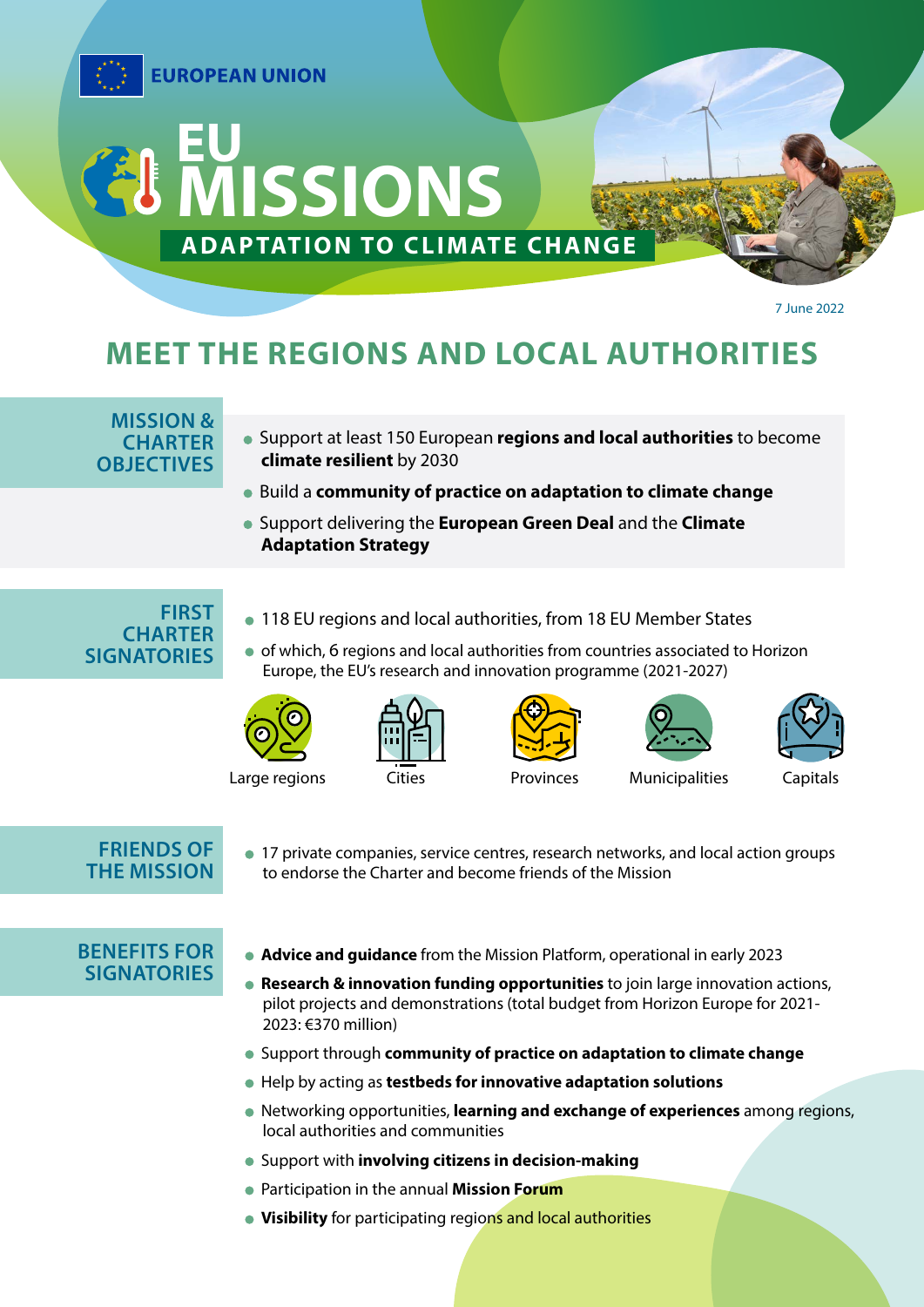## **SIGNATORIES OF THE MISSION CHARTER AUSTRIA**

Land Niederösterreich Römerland Carnuntum



City of Blankenberge City of Hasselt Region of Flanders

### **BULGARIA**

City of Burgas





Region of Central Denmark Region of North Denmark Region of Southern Denmark Region Zealand Vordingborg Municipality

#### **ESTONIA**

City of Rakvere City of Tartu Saue Rural Municipality Viimsi Municipality

#### **FINLAND**

City of Turku Lapland Region of Southwest Finland

# **FRANCE**

Région Île-de-France Région Occitanie Région Provence-Alpes -Côte d'Azur Région Normandie Région Nouvelle-Aquitaine Ville de Paris

#### **GERMANY**

City of Ingolstadt City of Bremen Gelsenkirchen

#### **GREECE** Chalki Island

Municipality of Ampelokipi-Menemeni Municipality of Hersonisos Municipality of Ilion-Greece Municipality of Larissa Municipality of Thermaikos Municipality of Thermi

Municipality of Vari Municipality of Volvi Nisyros Island Skopelos Island **Thessaly** 



City of Kiskunmajsa District center of City of Gyöngyös Hajdú-Bihar County Jaszkiser Municipality of Püspökszilágy Municipality of Szarvas Nagyecsed Város Önkormányzata Újléta Község



# Municipality of Cesano

Maderno Province of Potenza Region of Emilia-Romagna Region of Sardinia Region of Trento Region of Veneto



City of Rotterdam City of Zwolle Municipality of Amersfoort Province of Utrecht



#### City of Elbląg City of Gdansk City of Jastrzębie-Zdrój City of Konin City of Lublin City of Ostrowiec City of Rabka-Zdrój City of Rejowiec City of Rzeszow City of Świdnica City of Świecie City of Turek City of Wroclaw City of Zakopane Dolny Śląsk Gmina Grodzisk Gmina Janikowo Gmina Łomża województwo podlaskie Gmina Miejska Lidzbark Warmiński Gmina Pieszyce Gmina Sorkwity

Gmina Stare Babice

Gmina Wisznia Mała Mazovian Voivodeship Region of Podkarpacie Silesian Voivodeship Świętokrzyski



#### Cascais Cávado Coimbra Region Fundão Lisbon Metropolitan Area Mafra Médio Tejo Vila Pouca de Aguiar



**SLOVAK REPUBLIC** Košice region Bratislava District - Rača



#### Aragon Ayuntamiento de Soutomaior Balearic Islands Basque Country Castilla La Mancha Catalonia City of Vitoria-Gasteiz Comunitat Valenciana Extremadura Gran Canaria La Rioja Malaga City Council **Navarra** Principality of Asturias Province of Granada Región de Murcia

**SWEDEN**  Region of Blekinge







Gjøvik kommune Troms & Finnmark County

**TURKEY**  Bodrum Municipality City of Izmir Izmit Municipality